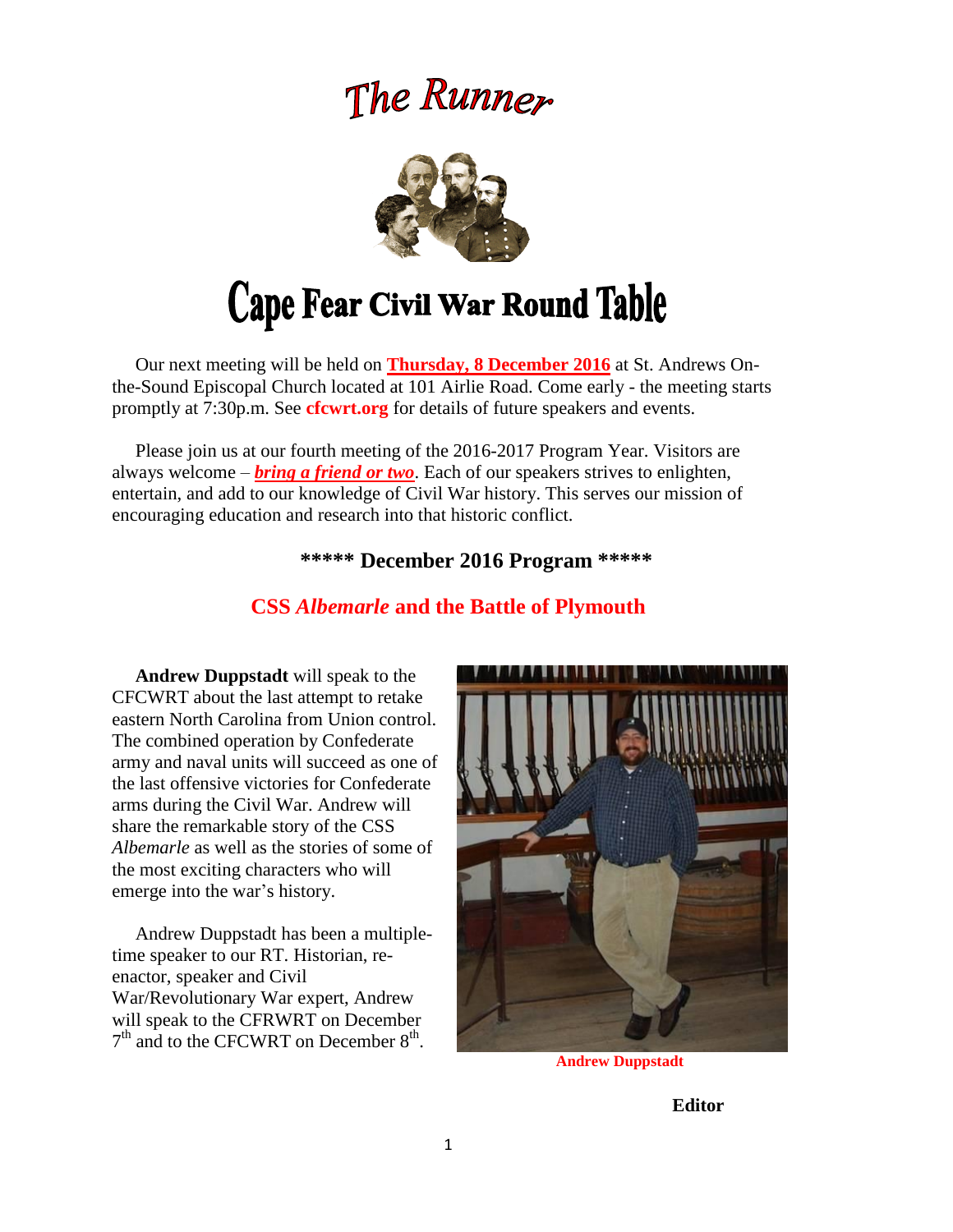### **\*\*\*\*\* Trivia Questions for December \*\*\*\*\***

1 – Where was the CSS *Albemarle* built and who was its chief builder?

2- The CSS *Albemarle* was instrumental in the Confederate army's recapture of what town? Who commanded the Confederate army at this victory?

3 – Who was a controversial commander of the *Albemarle* who never got to take her against the Union fleet?

4 – What was the fate of the *Albemarle?* Who commanded the ironclad on October 28, 1864? Who led the Union efforts to capture or destroy the ironclad?

5 – What ban was issued by the mayor of Richmond when the evacuation was ordered on April 2, 1865?

#### **\*\*\*\*\* Raffle Winners \*\*\*\*\***

#### **Raffle Master: Ed Gibson**

If you have books, prints, or other items that you would like to donate to the raffle, contact Ed Gibson [\(egibson759@aol.com\)](mailto:egibson759@aol.com) before our next meeting. *The raffle is one of the components which allow the CFCWRT to fund our activities and our speakers*. Please take part in our raffle by contributing items and/or purchasing tickets.



*Mrs. Robert E. Lee*: Linda Lashley *Campaigning with Grant:* Bill Jayne *A Blaze of Glory*: John Monroe III *The Civil Wars*: John Bolger *Civil War Reader*: John Monroe III *To the Sea*: Ed Gibson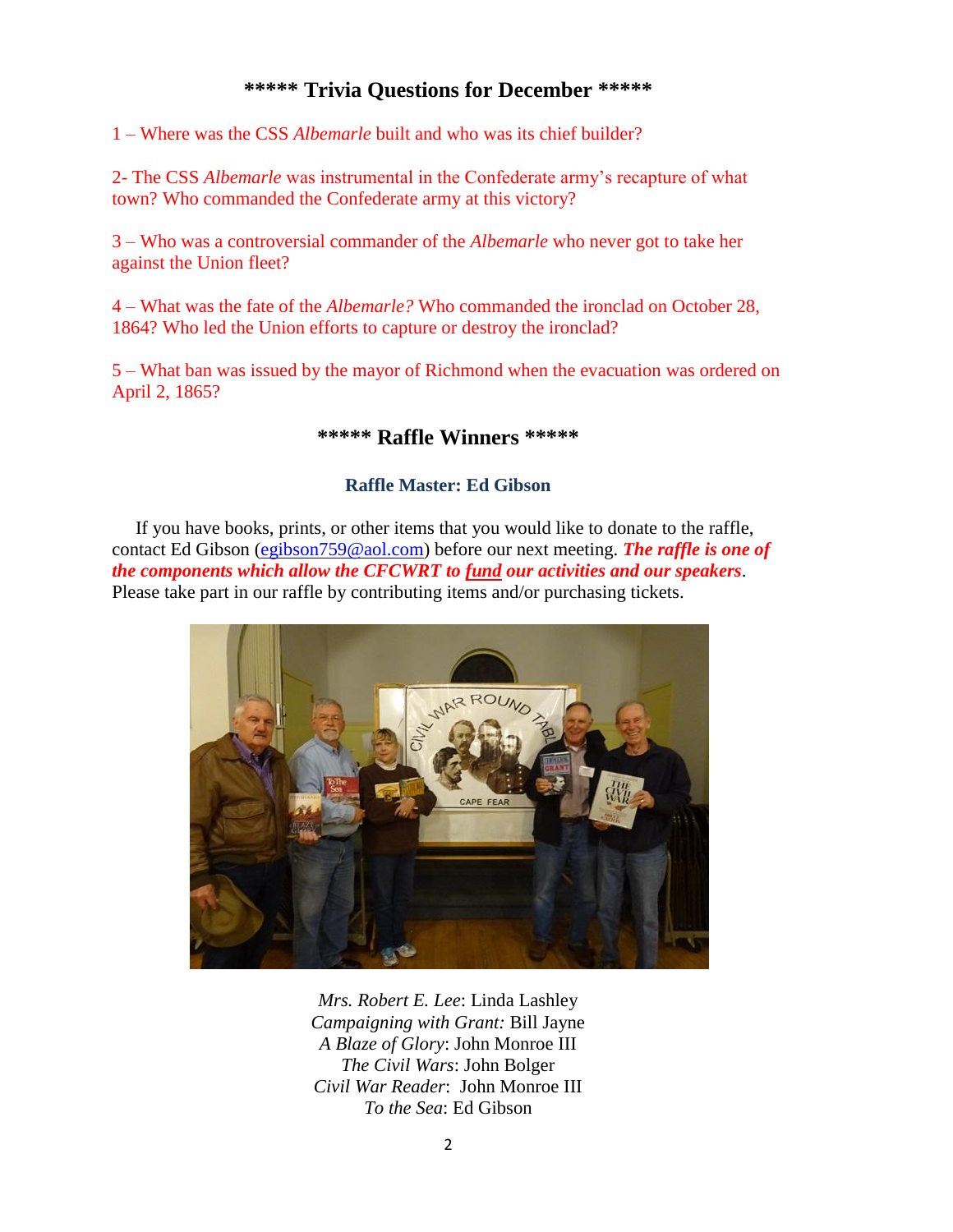## \*\*\*\*\* **Member News & Activities** \*\*\*\*\*



**Blockade Runner the** *Robert E. Lee*

 If you have member news or news about Civil War events that you think would be of interest to CFCWRT membership, send me an email with the details. Thank you.

1 – Wishing all members and friends of the CFCWRT a Family Friendly Thanksgiving and a Merry and Joyous Christmas.

2 – If you have plans to do some traveling and want to know upcoming Civil War events in that area, check out *civilwar.travel.* This site is for 2016-2017 events. Listed below are some events scheduled to take place in December.



**Fredericksburg (VA) citizens view desolation 1862**

9 NC Candlelight tours at Bennett Place State Historic Site in Durham. Every 15 minutes, 6-9 pm. \$3/adult[.nchistoricsites.org/bennett](http://www.nchistoricsites.org/bennett/)

10 GA "A Candlelight Christmas at Liberty Hall," Victorian traditions at the A.H. Stephens Historic Site near Crawfordville. 6-9 pm. Free with park admission. [gastateparks.org/AHStephens](http://gastateparks.org/AHStephens)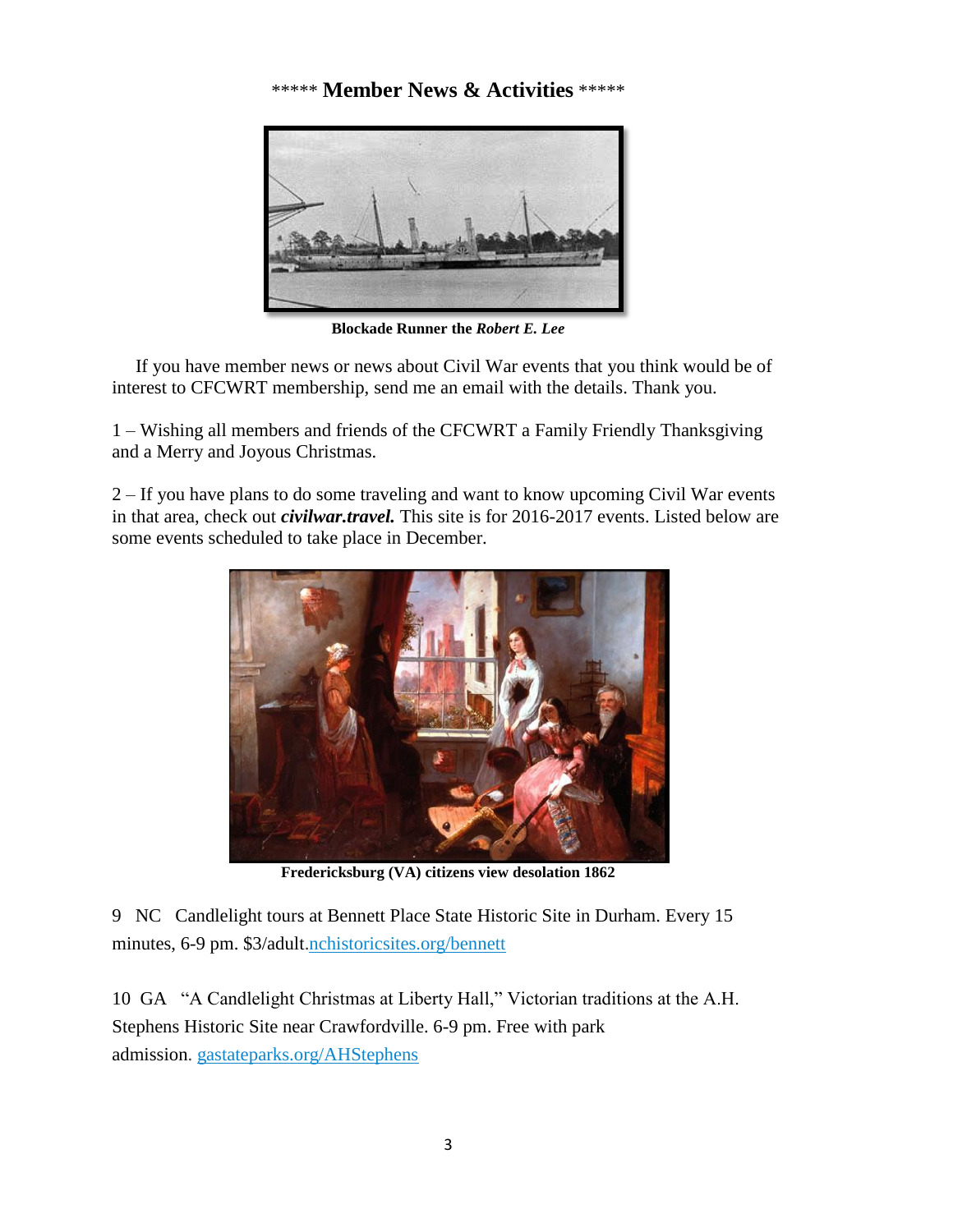10 **DC Tours, "Civil War Washington," with Ed Bearss. Includes walking tours of Arlington National Cemetery, Lincoln's Cottage, Lafayette Square and more. 8 am-6 pm. \$200**. [smithsonianassociates.org](https://smithsonianassociates.org/) (click Civil War).

10 NC Living history, "Christmas in the Piedmont," with period decoration and refreshments at Bennett Place State Historic Site in Durham. 10 am-4 pm. Free. [nchistoricsites.org/bennett](http://www.nchistoricsites.org/bennett/)

3 – **Wreaths Across America** – An effort to support the placement of a wreath on every grave in the Wilmington National Cemetery. Cost of a wreath is \$15. See cfcwrt.org or <http://www.wreathsacrossamerica.org/#join-us> for additional information.



4 – The **Cape Fear Revolutionary Round Table** will hold its annual End-of-Year Dinner Meeting on **December 7** at 6:30 PM, St. John's Masonic Lodge, 4712 Oriole Dr., Wilmington. The cost will be \$30 for members and \$35 for non-members; the public is invited. The \$5 for non-members and guests may be applied to a new membership (Individual \$25, Student \$15, Family \$50). Dinner will be Angus roast beef with rice and gravy, green beans, salad, pickled beets, hot rolls and vanilla cream pie. Drinks will be tea, sweet and unsweet, coffee and water.

 **Andrew Duppstadt**, North Carolina Division of State Historic Sites, will be speaking on colonial North Carolina's Gov. Richard Caswell, hero of the Battle of Moores Creek Bridge and the first sovereign of the state of North Carolina. Caswell was elected as the first Governor of North Carolina and was North Carolina's representative to the Continental Congress.

 Please send your check to CFRWRT, 105 S. W. Yacht Drive, Oak Island, NC 28465. The registration deadline is Sunday, December 4th, 2016. For any questions, please reach out to Connie Hendrix at email hend5678@ec.rr.com or 910-278-6705. We hope you will join us. Linda Lashley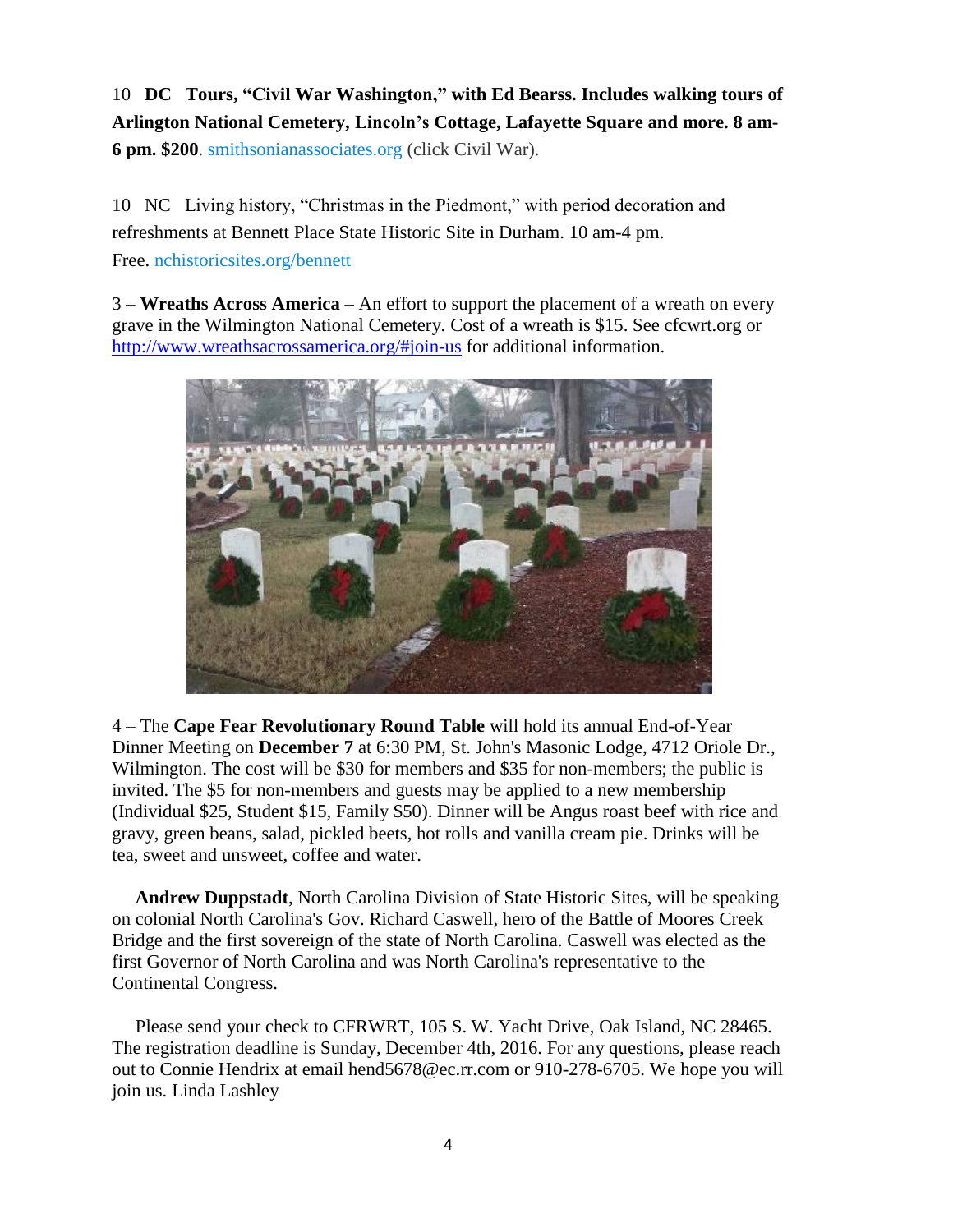5 – Mark your calendar. The **CFCWRT Dinner Meeting** will be held on **February 9, 2017** at the Blockade Runner resort at Wrightsville Beach. **Kelly Hinson** will perform as Confederate spy and diplomat, **Rose O'Neal Greenhow. Additional details** January issue of THE RUNNER.



6- **Cape Fear Civil War Symposium at Fort Caswell, May 5-7, 2017**. Featuring the following speakers: Dr. Robert M. Browning, Jr., Dr. Stephen Wise, Dr. Chris Fonvielle, Col. Wade Sokolosky and Jim McKee. If you want to learn about Cape Fear Civil War history as it relates to Blockade Running, this is the symposium for you. See **fortcaswell.com** for details and registration form.

#### **\*\*\*\*\* November 2016 \*\*\*\*\***

## **The Fall of Richmond: April 1865**

 **Bert Dunkerly** provided the events in Richmond as they occurred from April 2 - April 4 as the capital of the Confederacy fell to fires, rioters and occupying Union troops.

 Grant's breakthrough at Petersburg on April  $2^{nd}$  necessitated Robert E. Lee to inform Jefferson Davis that the evacuation of Richmond needed to begin. Efforts had begun; however, papers, tobacco warehouses, Confederate navy ships, and other materials that could not be moved had to be destroyed. High winds and drunken rioters did the rest.

 General Godfrey Weitzel directed Union forces into the city to claim the prize so long desired by the Union government. Lincoln's visit to the city on April  $4<sup>th</sup>$ allowed Lincoln to witness his victory.



#### **Editor**

## **\*\*\*\*\* Trivia Questions for December \*\*\*\*\***

1 – Where was the CSS *Albemarle* built and who was its chief builder? The CSS *Albemarle* was built in a corn field along the Roanoke River near Scotland Neck, North Carolina. John Luke Porter, Chief Naval Constructor, C.S. Navy, designed the 152 foot vessel to have a draft of eight feet and a tonnage of 376. It was **Gilbert Elliott**, a 19 year old army officer, who was selected by Confederate Secretary of Navy, Stephen Mallory, to construct the ironclad in an unlikely and difficult location.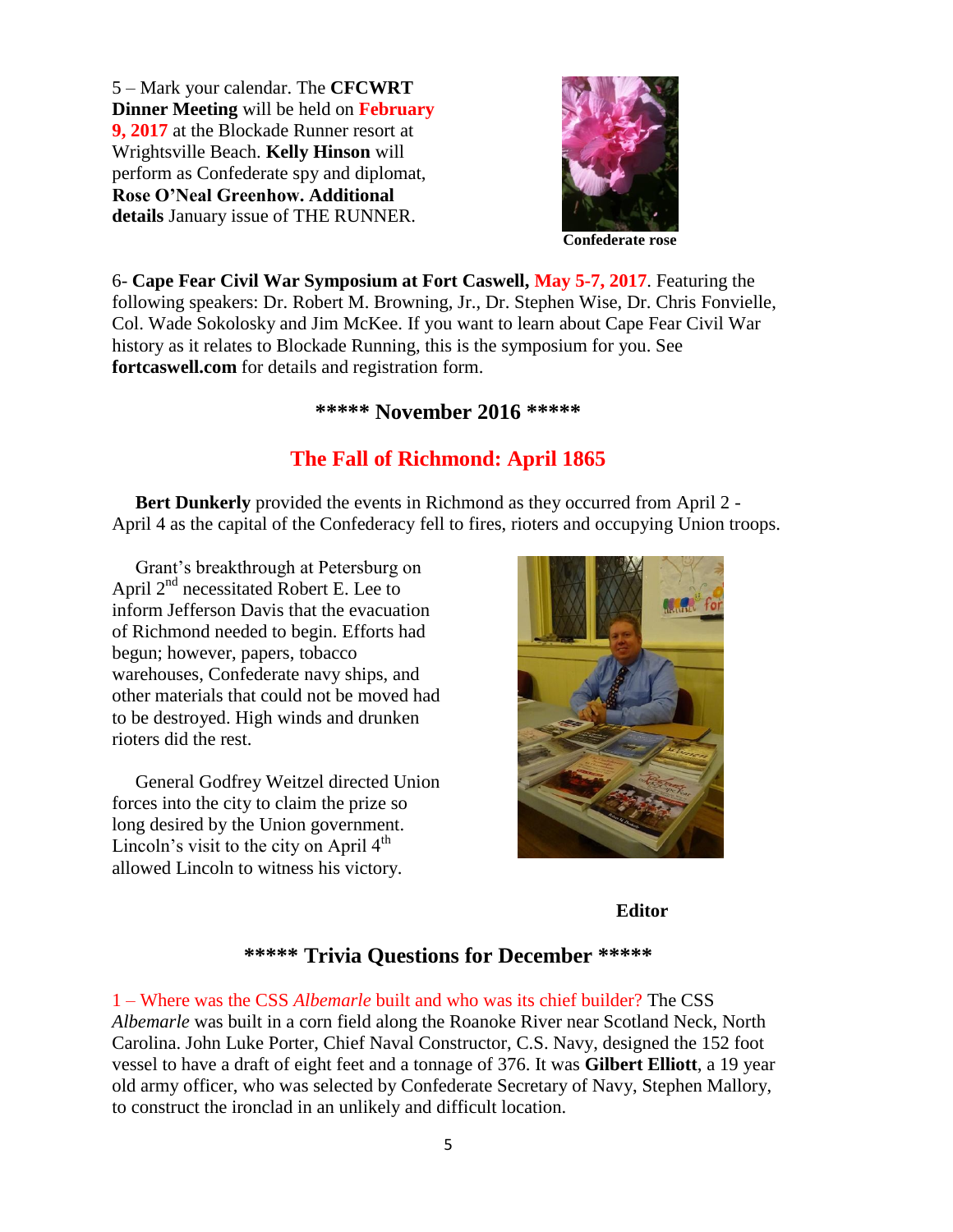Elliot's task was made difficult by shortages of nearly all materials required to construct an ironclad. His accomplishments made fascinating reading as he scraped together workmen and materials to complete work on one of the Confederacy's most successful warships.

Source: *Ironclad of the Roanoke: Gilbert Elliot's Albemarle*, Robert G. Elliott, White Mane Publishing Company, Shippensburg, PA, 1994.

2 - The CSS *Albemarle* was instrumental in the Confederate army's recapture of what town? Who commanded the Confederate army at this victory? If you were paying attention, you know that **Plymouth** was the answer to the first question. North Carolinian, **Robert F. Hoke**, commanded the recapture of the Union-held city on April 20, 1864. The *Albemarle* sank one Union ship and drove off another; hence, ensuring the Confederate victory.

Source: *Ironclad of the Roanoke: Gilbert Elliot's Albemarle*, Robert G. Elliott, White Mane Publishing Company, Shippensburg, PA, 1994.

3 – Who was a controversial commander of the *Albemarle* who never got to take her against the Union fleet? **John Newland Maffitt.** Maffitt was controversial because of his aggressiveness in attacking the Union fleet at every opportunity. The Confederate army opposed Maffitt because they desired the *Albemarle* to protect eastern North Carolina against future Union naval expeditions. The army was afraid that losing the ironclad in aggressive actions would result in loss of the waters in all of eastern North Carolina that had been gained with the recapture of Plymouth.

 Maffitt was relieved of command of the ram on September 9, 1864. He was ordered to Wilmington to take command of the blockade runner *Owl.* 

Source: *Ironclad of the Roanoke: Gilbert Elliot's Albemarle*, Robert G. Elliott, White Mane Publishing Company, Shippensburg, PA, 1994.

4 – What was the fate of the *Albemarle?* Who commanded the ironclad on October 28, 1864? Who led the Union efforts to capture or destroy the ironclad? At about 3:00AM on October 28, 1864, a Union launch, commanded by **Lt. William B. Cushing**, successfully exploded a torpedo against the *Albemarle.* The ironclad sank in the shallow waters of the Roanoke River at Plymouth.

**Lt. Alexander F. Warley** was the third and final commander of the Albemarle.

Source: *Ironclad of the Roanoke: Gilbert Elliot's Albemarle*, Robert G. Elliott, White Mane Publishing Company, Shippensburg, PA, 1994.

5 – What ban was issued by the mayor of Richmond when the evacuation was ordered on April 2, 1865? Mayor Joseph C. Mayo issued an order to destroy all alcoholic stores in the capital. Mayo ordered this action to prevent potential rioters from being fueled by this stimulant. Mayo's ban was unsuccessful – potential rioters drank the alcohol as it ran to the gutters. And the city burned.